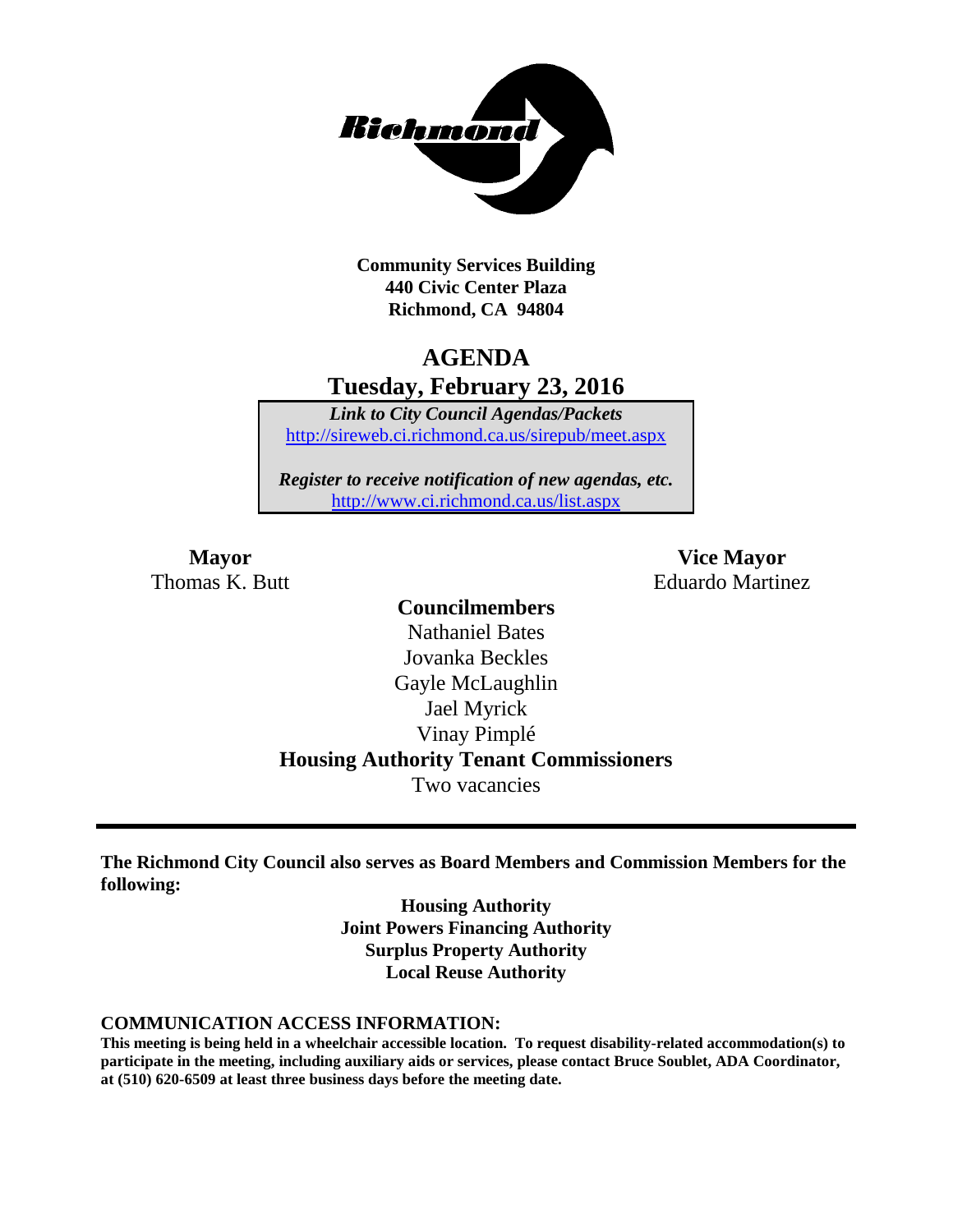# **MEETING PROCEDURES**

The City of Richmond encourages community participation at its City Council meetings and has established procedures that are intended to accommodate public input in a timely and time-sensitive way. As a courtesy to all members of the public who wish to participate in City Council meetings, please observe the following procedures:

**PUBLIC COMMENT ON AGENDA ITEMS:** Anyone who desires to address the City Council on items appearing on the agenda must complete and file a pink speaker's card with the City Clerk **prior** to the City Council's consideration of the item. Once the City Clerk has announced the item, no person shall be permitted to speak on the item other than those persons who have submitted their names to the City Clerk. Your name will be called when the item is announced for discussion. **Each speaker will be allowed TWO (2) MINUTES to address the City Council on NON-PUBLIC HEARING items listed on the agenda.**

**OPEN FORUM FOR PUBLIC COMMENT:** Individuals who would like to address the City Council on matters not listed on the agenda or on items remaining on the consent calendar may do so under Open Forum. All speakers must complete and file a pink speaker's card with the City Clerk **prior** to the commencement of Open Forum. The amount of time allotted to individual speakers shall be determined based on the number of persons requesting to speak during this item. **The time allocation for each speaker will be as follows:** 15 or fewer speakers, a maximum of 2 minutes; 16 to 24 speakers, a maximum of 1 and one-half minutes; and 25 or more speakers, a maximum of 1 minute.

### **SPEAKERS ARE REQUESTED TO OCCUPY THE RESERVED SEATS IN THE FRONT ROW BEHIND THE SPEAKER'S PODIUM AS THEIR NAME IS ANNOUNCED BY THE CITY CLERK.**

**CONSENT CALENDAR:** Consent Calendar items are considered routine and will be enacted, approved or adopted by one motion unless a request for removal for discussion or explanation is received from the audience or the City Council. A member of the audience requesting to remove an item from the Consent Calendar must first complete a speaker's card and discuss the item with a City staff person who has knowledge of the subject material, prior to filing the card with the City Clerk and **prior** to the City Council's consideration of Agenda Review. An item removed from the Consent Calendar may be placed anywhere on the agenda following the City Council's agenda review.

**CONDUCT AT MEETINGS:** Richmond City Council meetings are limited public forums during which the City strives to provide an open, safe atmosphere and promote robust public debate. Members of the public, however, must comply with state law, as well as the City's laws and procedures and may not actually disrupt the orderly conduct of these meetings. The public, for example, may not shout or use amplifying devices, must submit comment cards and speak during their allotted time, may not create a physical disturbance, may not speak on matters unrelated to issues within the jurisdiction of the City Council or the agenda item at hand, and may not cause immediate threats to public safety.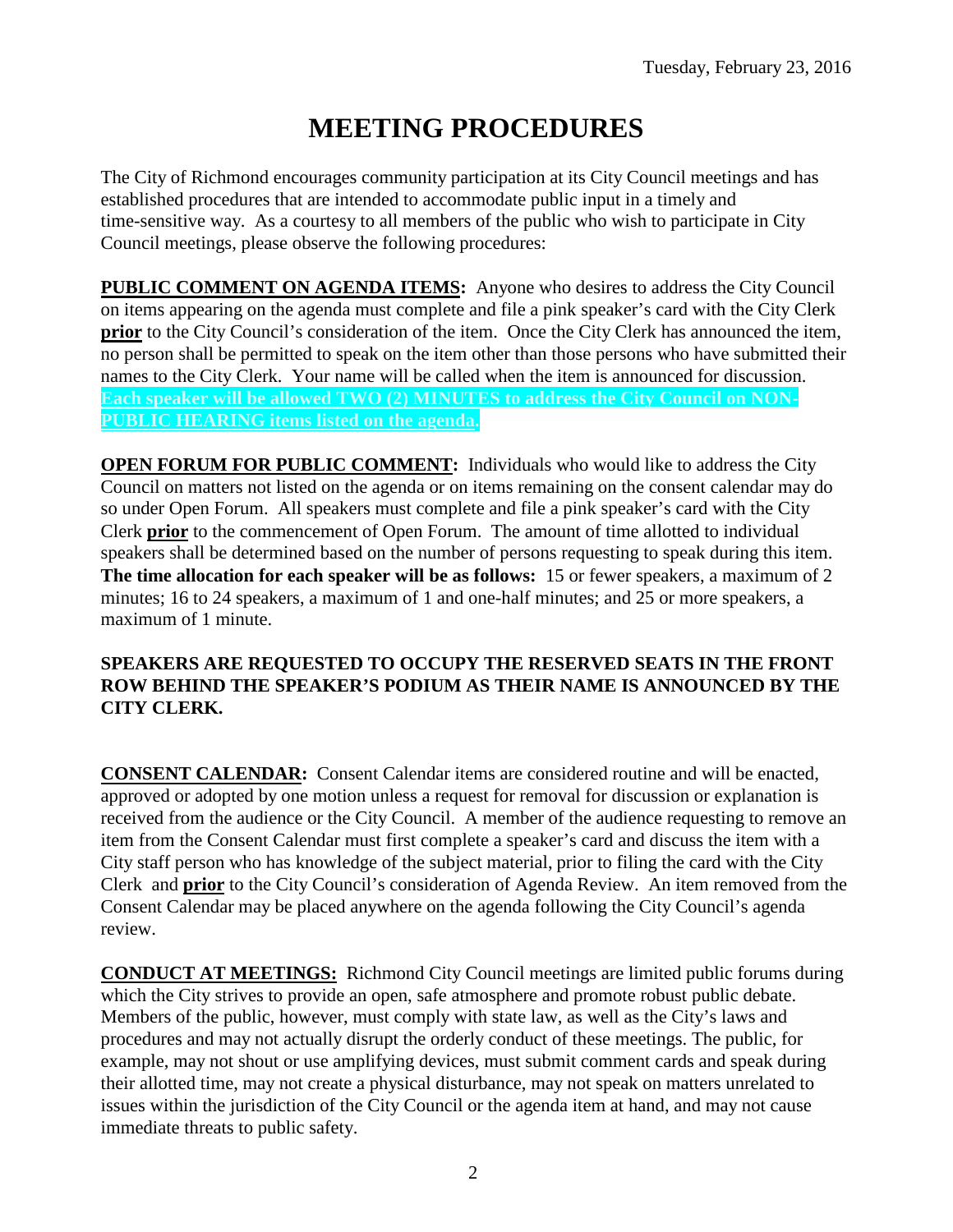**CITY HARASSMENT POLICY:** The City invites public comment and critique about its operations, including comment about the performance of its public officials and employees, at the public meetings of the City Council and boards and commissions. However, discriminatory or harassing comments about or in the presence of City employees, even comments by third parties, may create a hostile work environment, if severe or pervasive. The City prohibits harassment against an applicant, employee, or contractor on the basis of race, religious creed, color, national origin, ancestry, physical disability, medical condition, mental disability, marital status, sex (including pregnancy, childbirth, and related medical conditions), sexual orientation, gender identity, age or veteran status, or any other characteristic protected by federal, state or local law. In order to acknowledge the public's right to comment on City operations at public meetings, which could include comments that violate the City's harassment policy if such comments do not cause an actual disruption under the Council Rules and Procedures, while taking reasonable steps to protect City employees from discrimination and harassment, City Boards and Commissions shall adhere to the following procedures. If any person makes a harassing remark at a public meeting that violates the above City policy prohibiting harassment, the presiding officer of the meeting may, at the conclusion of the speaker's remarks and allotted time: (a) remind the public that the City's Policy Regarding Harassment of its Employees is contained in the written posted agenda; and (b) state that comments in violation of City policy are not condoned by the City and will play no role in City decisions. If any person makes a harassing remark at a public meeting that violates the above City policy, any City employee in the room who is offended by remarks violating the City's policy is excused from attendance at the meeting. No City employee is compelled to remain in attendance where it appears likely that speakers will make further harassing comments. If an employee leaves a City meeting for this reason, the presiding officer may send a designee to notify any offended employee who has left the meeting when those comments are likely concluded so that the employee may return to the meeting. The presiding officer may remind an employee or any council or board or commission member that he or she may leave the meeting if a remark violating the City's harassment policy is made. These procedures supplement the Council Rules and Procedures relating to disruption of orderly conduct at Council meetings.

Any law enforcement officer on duty or whose service is commanded by the presiding officer shall be Sergeant-at-Arms of the Council meetings. He/she, or they, shall carry out all orders and instructions given by the presiding officer for the purpose of maintaining order and decorum at the Council meetings (City Council Rules of Procedure and Order Section III F, RMC Section 2.12.030).

**\*\*\*\*\*\*\*\*\*\*\*\*\*\*\*\*\*\*\*\*\*\*\*\*\*\*\*\*\*\*\*\*\*\*\*\*\*\*\*\*\*\*\*\*\*\*\*\*\*\*\*\*\*\*\*\*\*\***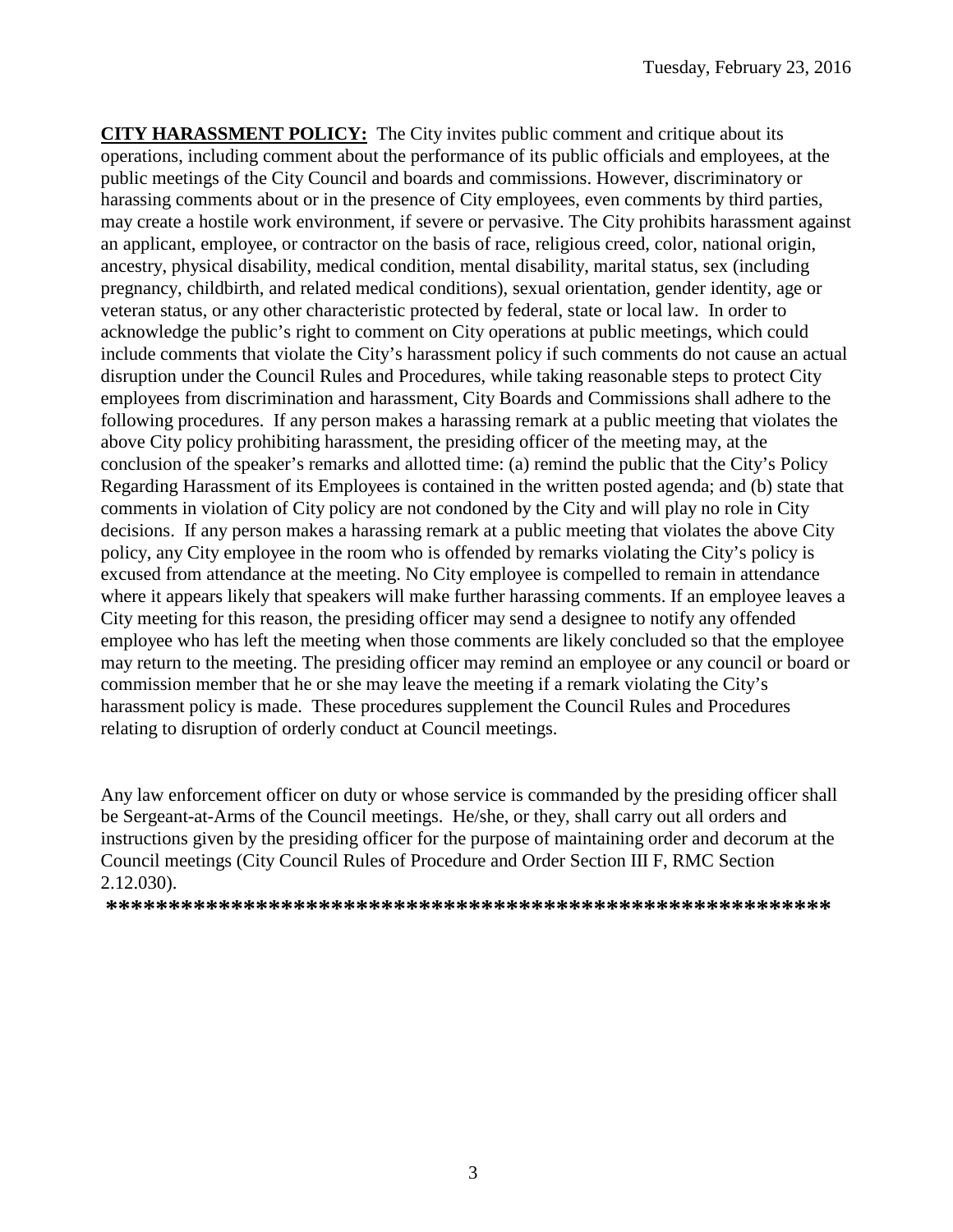## **OPEN SESSION TO HEAR PUBLIC COMMENT ON CLOSED SESSION ITEMS**

5:30 p.m.

### **A. ROLL CALL**

**B. PUBLIC COMMENT**

#### **C. ADJOURN TO CLOSED SESSION**

### **CLOSED SESSION**

Shimada Room of the Community Services Building

### **A. CITY COUNCIL**

**A-1.** CONFERENCE WITH LABOR NEGOTIATORS (Government Code Section 54957.6):

Agency designated representatives: Bill Lindsay and Lisa Stephenson Employee organizations: Service Employees International Union (SEIU, Local 1021); International Federation of Professional and Technical Employees (Local 21); Richmond Police Officers Association (RPOA); Richmond Police Management Association (RPMA); Richmond International Association of Firefighters (IAFF, Local 188); and Richmond Fire Management Association (RFMA).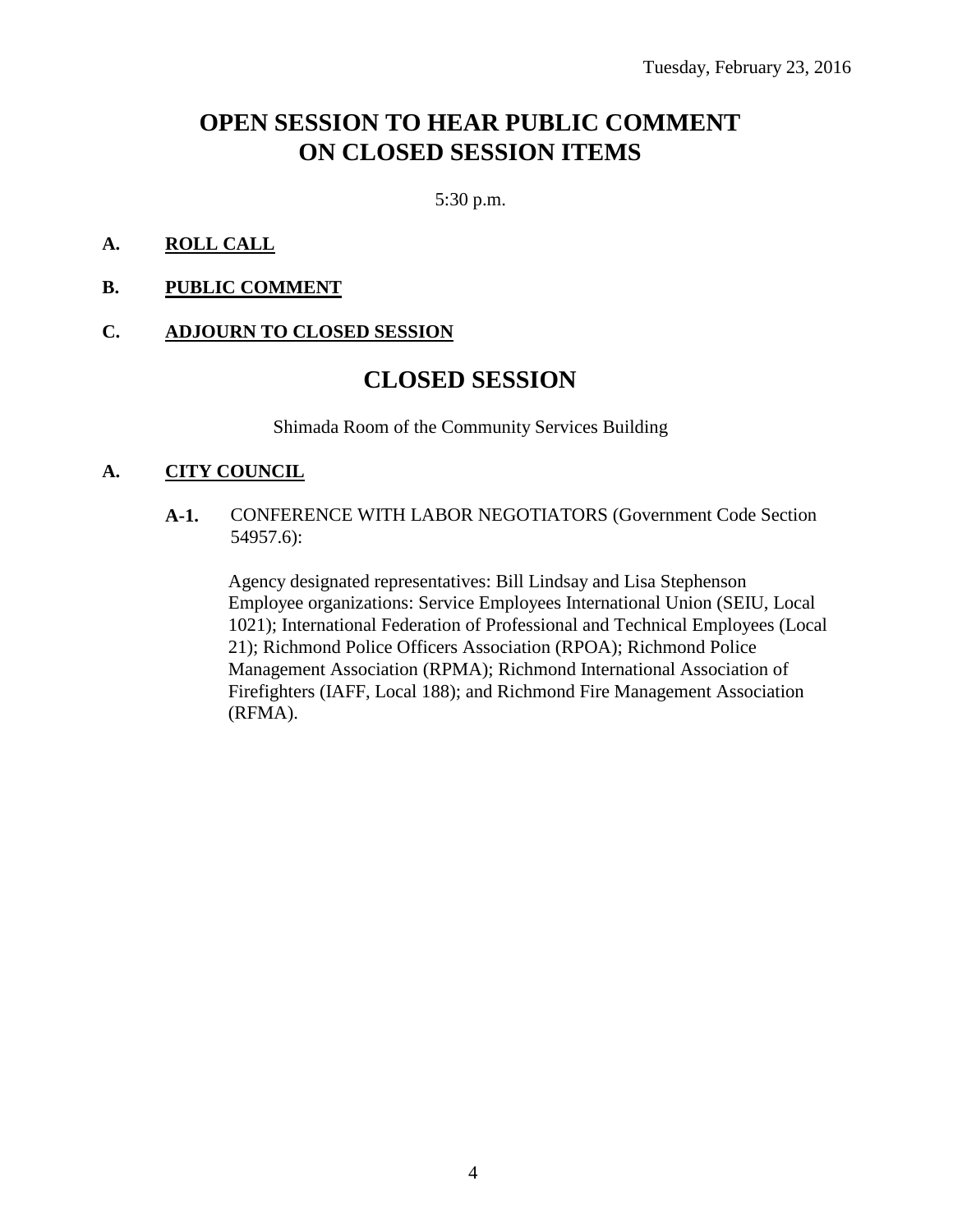### **MEETING OF THE RICHMOND CITY COUNCIL**

6:30 p.m.

#### **A. PLEDGE TO THE FLAG**

- **B. ROLL CALL**
- **C. STATEMENT OF CONFLICT OF INTEREST**
- **D. AGENDA REVIEW**

#### **E. PRESENTATIONS, PROCLAMATIONS, AND COMMENDATIONS**

- **E-1.** PRESENTATION for Black History Month regarding the Dormitory O Fire in Richmond, which claimed the lives of eight African-American home front workers in Richmond during World War II - Mayor Tom Butt (620-6503).
- **E-2.** RECEIVE a presentation of the 2016 Dr. Martin Luther King Richmond Community Leadership and Service Award - Mayor Tom Butt (620-6503).
- **E-3.** PROCLAMATION recognizing Deputy Fire Marshal Robin Poindexter for her accomplishments during her 29 years of service to the City of Richmond - Councilmember Jovanka Beckles (620-6568).
- **E-4.** PROCLAMATION acknowledging the new Richmond Chapter of Mothers in Charge, a grassroots organization whose mission is violence prevention through education - Councilmember Jovanka Beckles (620-6568).

### **F. REPORT FROM THE CITY ATTORNEY OF FINAL DECISIONS MADE DURING CLOSED SESSION**

### **G. REPORT FROM THE CITY MANAGER**

### **H. OPEN FORUM FOR PUBLIC COMMENT**

### **I. STUDY SESSION/STUDY AND ACTION SESSION**

- **I-1.** RECEIVE a presentation from representatives of the Association of Bay Area Governments (ABAG) and the Metropolitan Transportation Commission (MTC) introducing Plan Bay Area 2040, a regional planning effort that addresses transportation, and housing needs in the nine county San Francisco Bay area - Planning and Building Services Department (Richard Mitchell 307-8159).
- **I-2.** RECEIVE a presentation by Contra Costa College President Mojdeh Mehdizadeh on the status of the college and upcoming opportunities - Mayor Tom Butt (620-6503) and Councilmember Jael Myrick (620-6636).